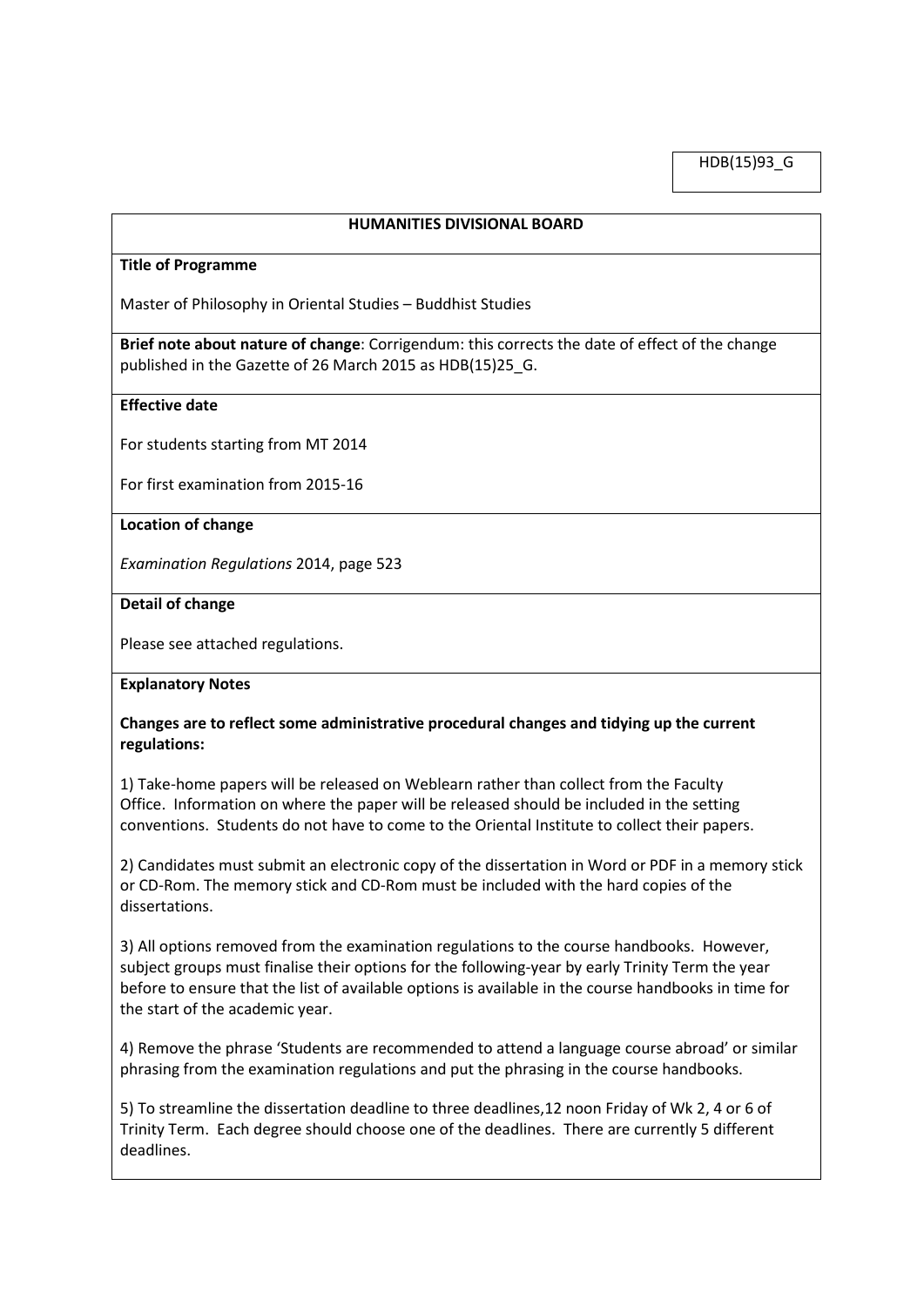6) Amend phrasing on viva requirements to 'Candidates may be required to attend a viva'. This means that unless informed 2-3 days beforehand, candidates can assume that they are not required to attend a viva.

7) Removing some information like dissertation submission to the general regulations rather than under individual degrees so that information is only available at one place.

# **[From 1 October 2015:** (xiv) **Buddhist Studies**

A. *Qualifying examination*

Each candidate must pass a qualifying examination not later than the end of the third term from the commencement of the course. The examination will consist of two papers:

(i) A three-hour examination in the chosen primary Buddhist Language (either Sanskrit, Tibetan, or Classical Chinese).

(ii) A three-hour examination on basic aspects of Buddhist thought and history.

Candidates who fail the Qualifying Examination may be allowed to retake that part or parts once at the end of the Long Vacation of the first year of the course.

B. *Final examination* In the Trinity Term of their second year, all candidates must offer:

(i) an advanced language paper consisting in a translation from seen and unseen texts in the chosen primary Buddhist Language, to be assessed by a three-hour examination

(ii) a thesis of not more than 20,000 words on a subject approved by the Board13

(iii) a paper on Approaches to the study of Buddhism, to be assessed by three-hour examination

(iv) *Either* 

(*a*) a language paper in a second primary Buddhist language (either Sanskrit, Tibetan, or Classical Chinese), to be assessed by three-hour examination. The second primary Buddhist language can be studied either at a basic or at an advanced level. The former will be assessed by a three-hour examination in the chosen second primary Buddhist language (as for paper (ii) of the Qualifying examination); the latter by a translation from seen and unseen texts in the chosen second primary Buddhist language, to be assessed by a threehour examination (as for paper (i) of the Final examination). Students who intend to study a second primary Buddhist language at an advanced level must satisfy the Faculty Board that they possess an adequate knowledge of the chosen language.